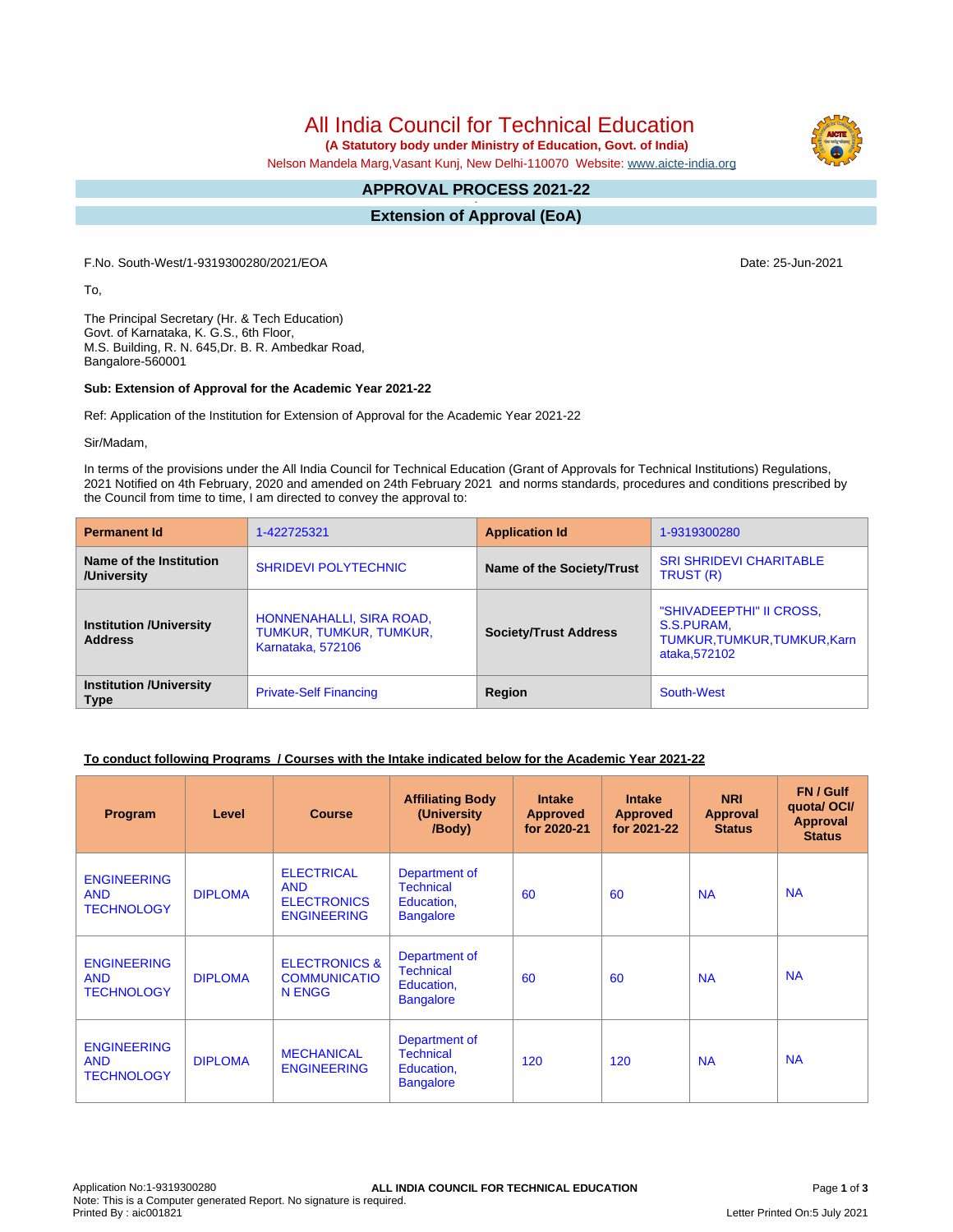| <b>ENGINEERING</b><br><b>AND</b><br><b>TECHNOLOGY</b> | <b>DIPLOMA</b> | <b>CIVIL</b><br><b>ENGINEERING</b>                          | Department of<br><b>Technical</b><br>Education,<br><b>Bangalore</b> | 120 | 120 | <b>NA</b> | <b>NA</b> |
|-------------------------------------------------------|----------------|-------------------------------------------------------------|---------------------------------------------------------------------|-----|-----|-----------|-----------|
| <b>ENGINEERING</b><br><b>AND</b><br><b>TECHNOLOGY</b> | <b>DIPLOMA</b> | <b>COMPUTER</b><br><b>SCIENCE AND</b><br><b>ENGINEERING</b> | Department of<br><b>Technical</b><br>Education,<br><b>Bangalore</b> | 60  | 60  | <b>NA</b> | <b>NA</b> |
| <b>ENGINEERING</b><br><b>AND</b><br><b>TECHNOLOGY</b> | <b>DIPLOMA</b> | <b>MECHATRONIC</b><br>S                                     | Department of<br><b>Technical</b><br>Education,<br><b>Bangalore</b> | 30  | 30  | <b>NA</b> | <b>NA</b> |

### **It is mandatory to comply with all the essential requirements as given in APH 2021-22 (Appendix 6)**

## **Important Instructions**

- 1. The State Government/ UT/ Directorate of Technical Education/ Directorate of Medical Education shall ensure that 10% of reservation for Economically Weaker Section (EWS) as per the reservation policy for admission, operational from the Academic year 2019-20 is implemented without affecting the reservation percentages of SC/ ST/ OBC/ General. However, this would not be applicable in the case of Minority Institutions referred to the Clause (1) of Article 30 of Constitution of India. Such Institution shall be permitted to increase in annual permitted strength over a maximum period of two years.
- 2. The Institution offering courses earlier in the Regular Shift, First Shift, Second Shift/Part Time now amalgamated as total intake shall have to fulfil all facilities such as Infrastructure, Faculty and other requirements as per the norms specified in the Approval Process Handbook 2021-22 for the Total Approved Intake. Further, the Institutions Deemed to be Universities/ Institutions having Accreditation/ Autonomy status shall have to maintain the Faculty: Student ratio as specified in the Approval Process Handbook. All such Institutions/ Universities shall have to create the necessary Faculty, Infrastructure and other facilities WITHIN 2 YEARS to fulfil the norms based on the Affidavit submitted to AICTE within the Academic Year 2021-22
- 3. Strict compliance of Anti-Ragging Regulation, Establishment of Committee for SC/ ST, Establishment of Internal Complaint Committee (ICC), Establishment of Online Grievance Redressal Mechanism, Barrier Free Built Environment for disabled and elderly persons, Fire and Safety Certificate should be maintained as per the provisions made in Approval Process Handbook and AICTE Regulation notified from time to time.
- 4. In case of any differences in content in this Computer generated Extension of Approval Letter, the content/information as approved by the Executive Council / General Council as available on the record of AICTE shall be final and binding.

**Prof.Rajive Kumar Member Secretary, AICTE**

Copy \*\* to:

- **1. The Director of Technical Education\*\*, Karnataka**
- **2. The Principal / Director,** SHRIDEVI POLYTECHNIC Honnenahalli, Sira Road, Tumkur, Tumkur,Tumkur, Karnataka,572106